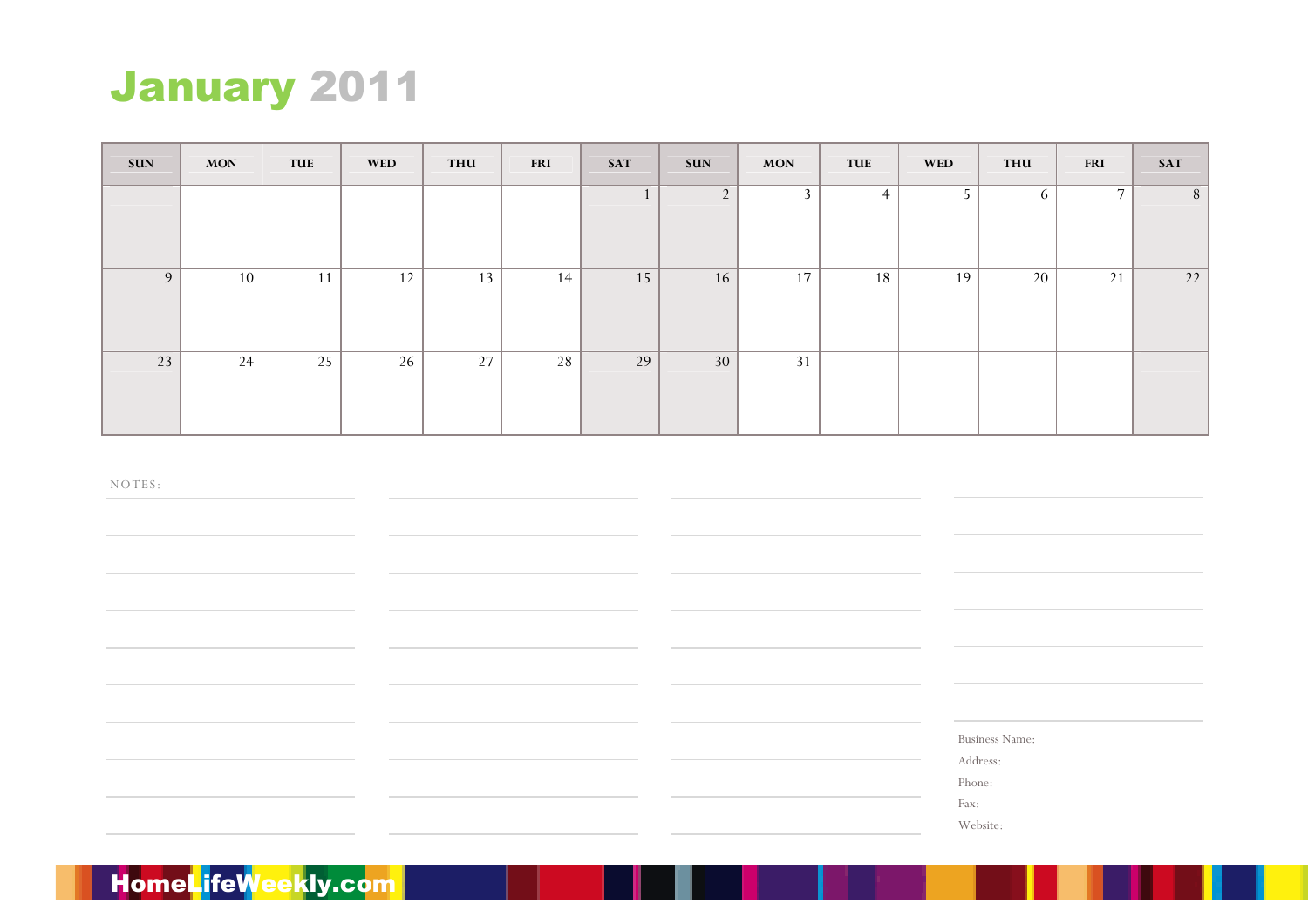

| <b>SUN</b> | <b>MON</b> | TUE | <b>WED</b>     | <b>THU</b>     | <b>FRI</b>     | <b>SAT</b>     | <b>SUN</b> | <b>MON</b>     | TUE | <b>WED</b> | <b>THU</b> | <b>FRI</b> | <b>SAT</b> |
|------------|------------|-----|----------------|----------------|----------------|----------------|------------|----------------|-----|------------|------------|------------|------------|
|            |            |     | $\overline{2}$ | $\overline{3}$ | $\overline{4}$ | 5 <sub>1</sub> | 6          | $\overline{7}$ | 8   | 9          | 10         | 11         | 12         |
| 13         | 14         | 15  | 16             | 17             | 18             | 19             | 20         | 21             | 22  | 23         | 24         | 25         | 26         |
| 27         | 28         |     |                |                |                |                |            |                |     |            |            |            |            |

Business Name:

Address:

Phone:

Fax:

Website: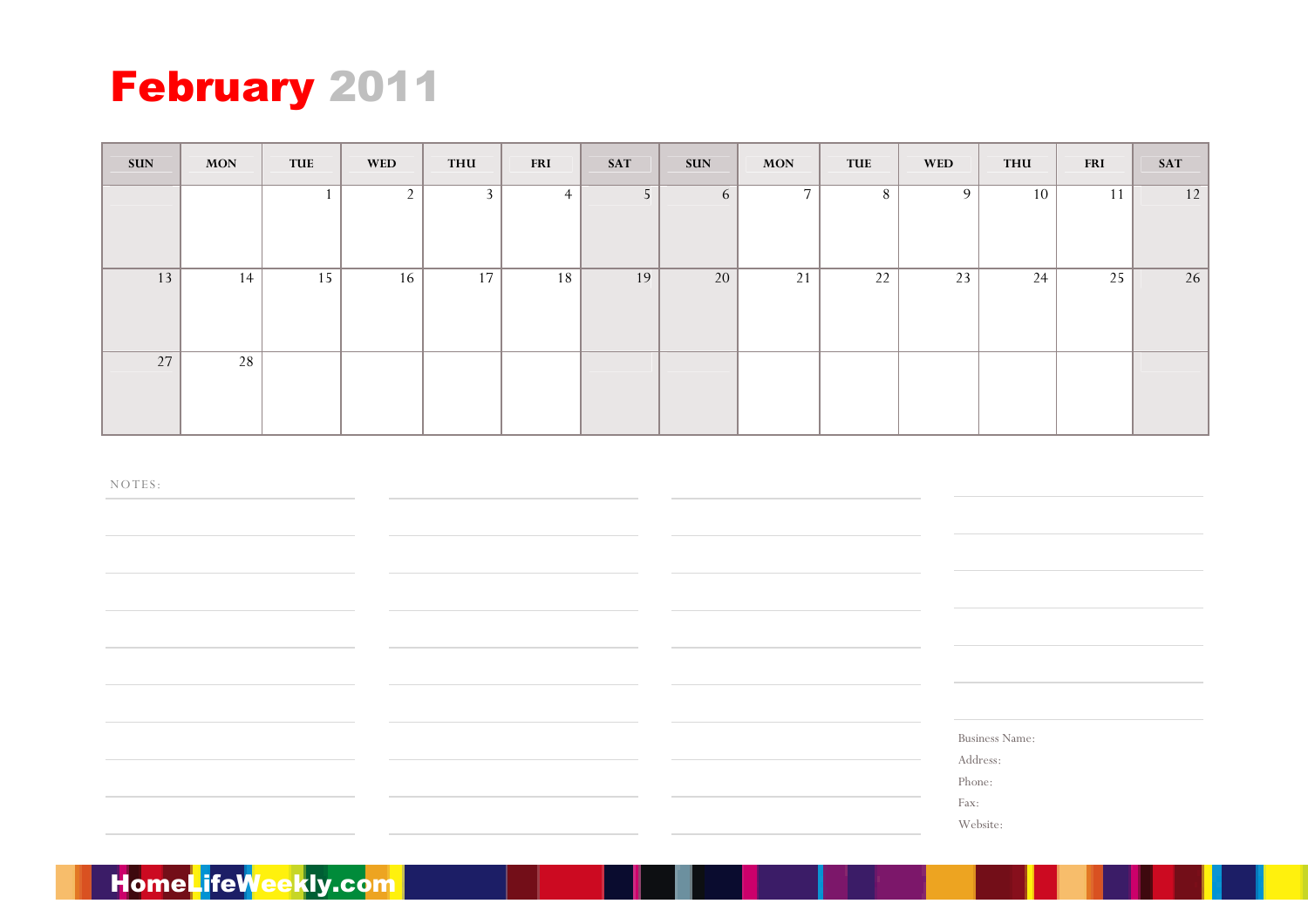# March <sup>2011</sup>

| <b>SUN</b> | <b>MON</b> | TUE | <b>WED</b>     | <b>THU</b>     | <b>FRI</b>     | <b>SAT</b> | <b>SUN</b> | <b>MON</b>     | <b>TUE</b> | <b>WED</b> | THU | <b>FRI</b> | <b>SAT</b> |
|------------|------------|-----|----------------|----------------|----------------|------------|------------|----------------|------------|------------|-----|------------|------------|
|            |            |     | $\overline{2}$ | $\overline{3}$ | $\overline{4}$ | 5          | 6          | $\overline{7}$ | 8          | 9          | 10  | 11         | 12         |
| 13         | 14         | 15  | 16             | 17             | 18             | 19         | 20         | 21             | 22         | 23         | 24  | 25         | 26         |
| 27         | 28         | 29  | 30             | 31             |                |            |            |                |            |            |     |            |            |

NO TES:

Business Name:

Address:

Phone:

Fax:

Website: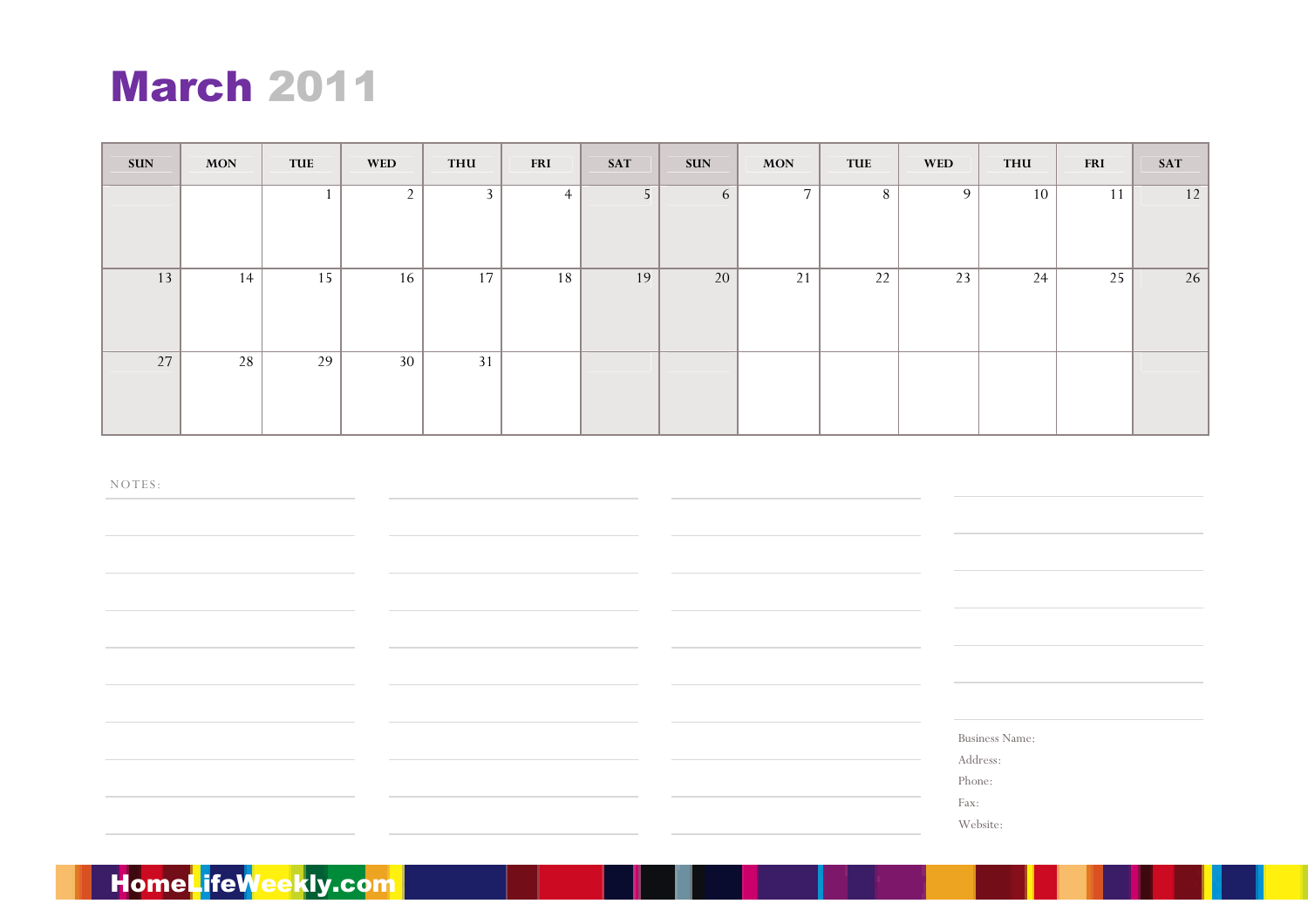

| <b>SUN</b> | <b>MON</b> | TUE | <b>WED</b> | <b>THU</b> | <b>FRI</b> | <b>SAT</b>     | <b>SUN</b>     | <b>MON</b>     | <b>TUE</b> | <b>WED</b> | THU            | <b>FRI</b> | <b>SAT</b> |
|------------|------------|-----|------------|------------|------------|----------------|----------------|----------------|------------|------------|----------------|------------|------------|
|            |            |     |            |            |            | $\overline{2}$ | 3 <sup>1</sup> | $\overline{4}$ | 5          | 6          | $\overline{7}$ | $\,8\,$    | 9          |
| 10         | 11         | 12  | 13         | 14         | 15         | 16             | 17             | 18             | 19         | 20         | 21             | 22         | 23         |
| 24         | 25         | 26  | 27         | 28         | 29         | 30             |                |                |            |            |                |            |            |

Business Name:

Address:

Phone:

Fax:

Website: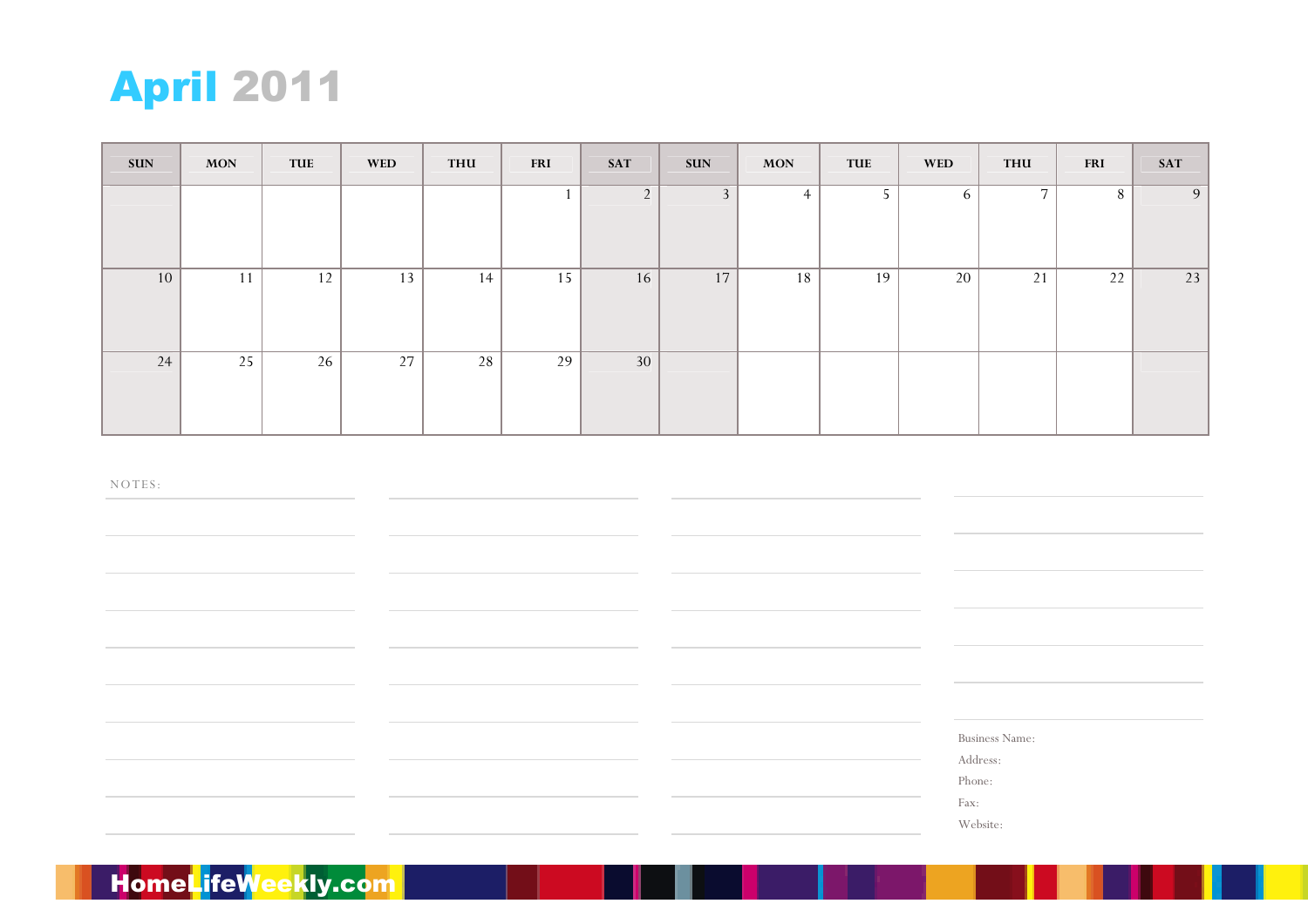

| <b>SUN</b> | <b>MON</b>  | TUE | <b>WED</b>     | <b>THU</b> | <b>FRI</b> | <b>SAT</b>     | <b>SUN</b> | <b>MON</b> | <b>TUE</b> | <b>WED</b> | <b>THU</b> | <b>FRI</b> | <b>SAT</b> |
|------------|-------------|-----|----------------|------------|------------|----------------|------------|------------|------------|------------|------------|------------|------------|
|            | $2^{\circ}$ | 3   | $\overline{4}$ | 5          | 6          | $\overline{7}$ | 8          | 9          | 10         | 11         | $12$       | 13         | 14         |
| 15         | 16          | 17  | 18             | 19         | 20         | 21             | 22         | 23         | 24         | 25         | 26         | 27         | 28         |
| 29         | 30          | 31  |                |            |            |                |            |            |            |            |            |            |            |

Business Name:

Address:

Phone:

Fax:

Website: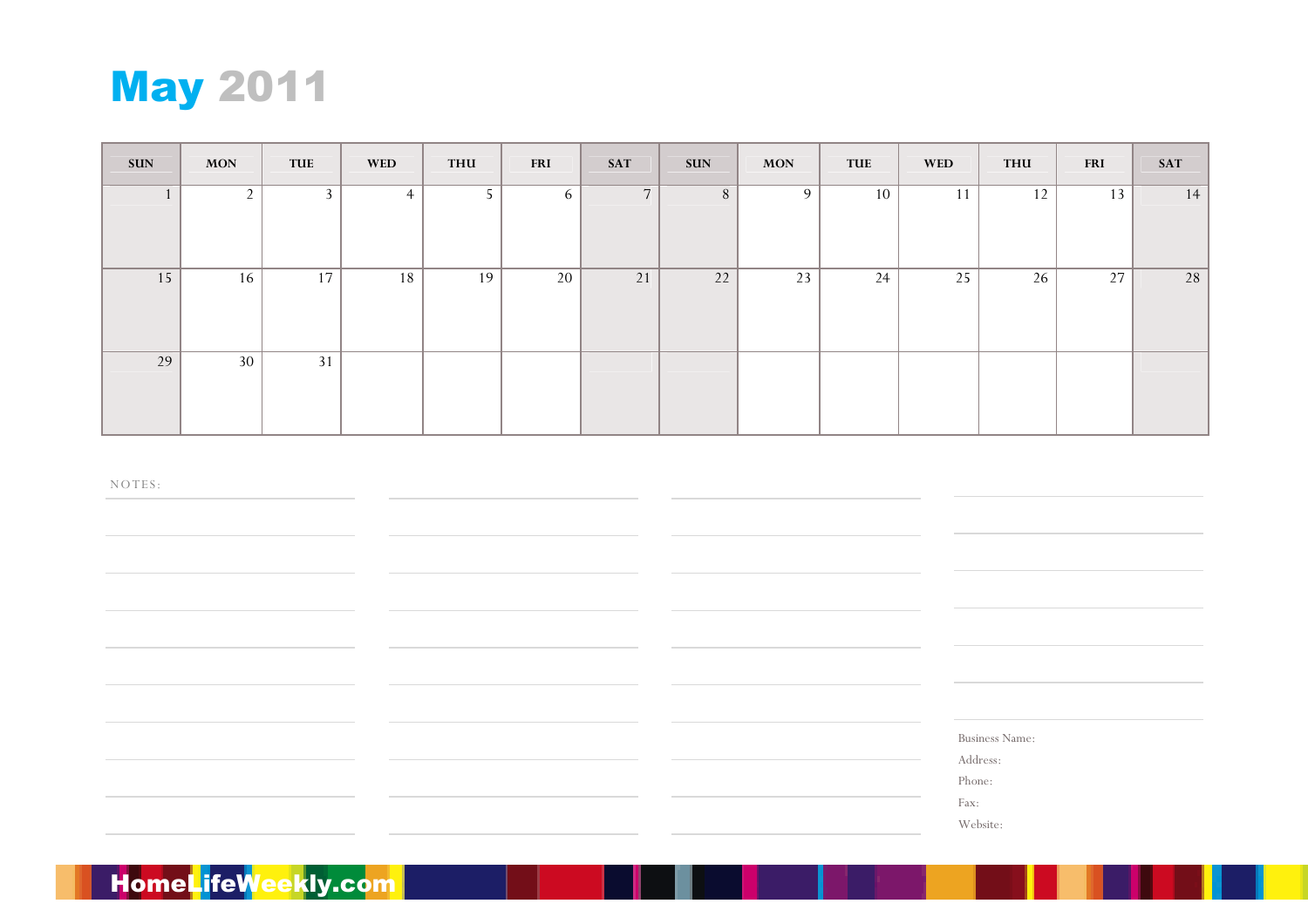

| <b>SUN</b> | <b>MON</b> | TUE | <b>WED</b> | <b>THU</b>     | <b>FRI</b>     | <b>SAT</b> | <b>SUN</b>     | <b>MON</b> | TUE            | <b>WED</b> | <b>THU</b> | <b>FRI</b> | <b>SAT</b> |
|------------|------------|-----|------------|----------------|----------------|------------|----------------|------------|----------------|------------|------------|------------|------------|
|            |            |     |            | $\overline{2}$ | $\overline{3}$ | 4          | 5 <sup>1</sup> | 6          | $\overline{7}$ | 8          | 9          | 10         | 11         |
| 12         | 13         | 14  | 15         | 16             | 17             | 18         | 19             | 20         | 21             | 22         | 23         | 24         | 25         |
| 26         | 27         | 28  | 29         | 30             |                |            |                |            |                |            |            |            |            |

Business Name:

Address:

Phone:

Fax:

Website: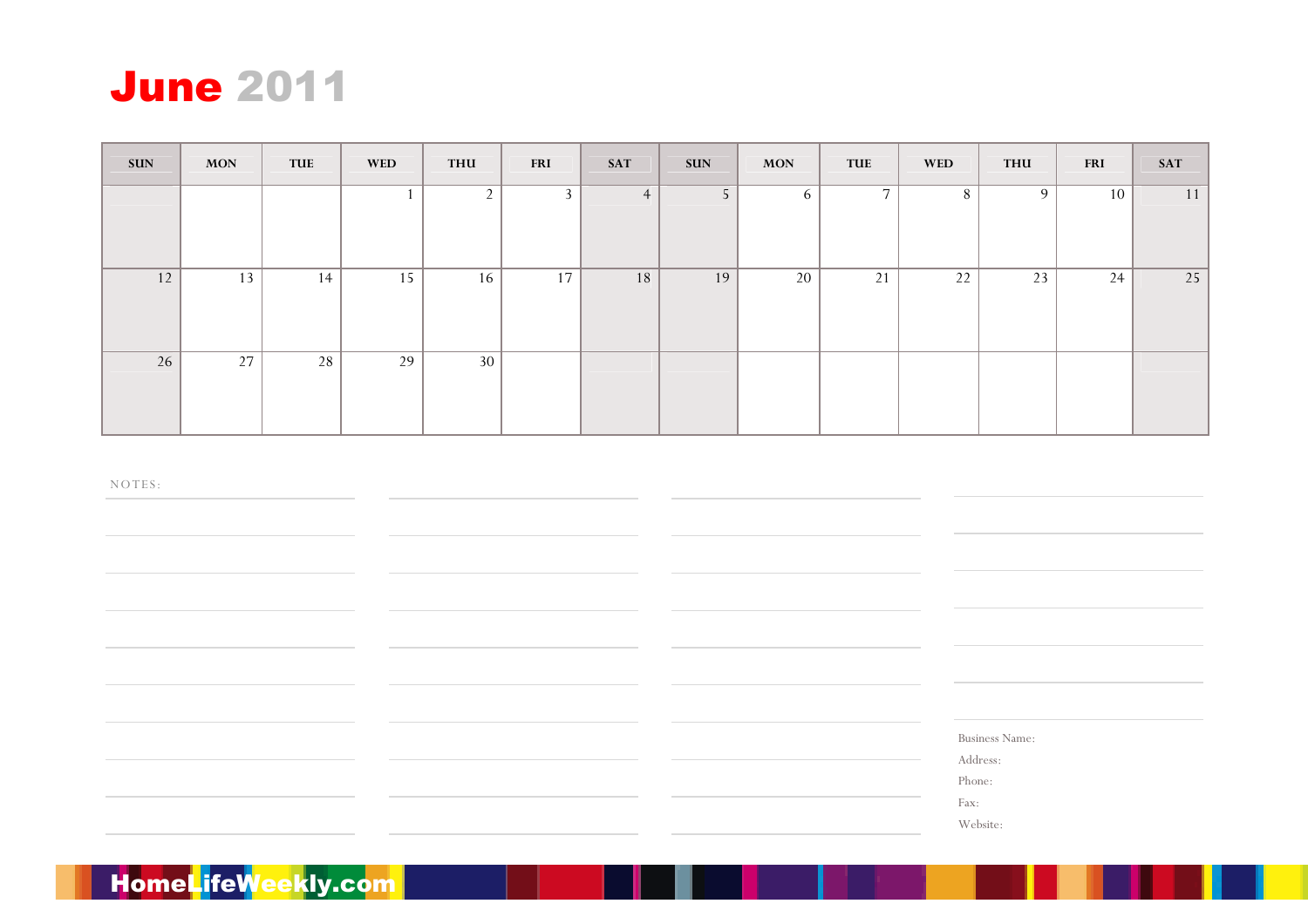

| <b>SUN</b> | <b>MON</b> | TUE | <b>WED</b> | <b>THU</b> | <b>FRI</b> | <b>SAT</b>     | <b>SUN</b>     | <b>MON</b>     | <b>TUE</b> | <b>WED</b> | <b>THU</b>     | <b>FRI</b> | <b>SAT</b> |
|------------|------------|-----|------------|------------|------------|----------------|----------------|----------------|------------|------------|----------------|------------|------------|
|            |            |     |            |            |            | $\overline{2}$ | 3 <sup>1</sup> | $\overline{4}$ | 5          | 6          | $\overline{7}$ | $\,8\,$    | 9          |
| 10         | 11         | 12  | 13         | 14         | 15         | 16             | 17             | 18             | 19         | 20         | 21             | 22         | 23         |
| 24         | 25         | 26  | 27         | 28         | 29         | 30             | 31             |                |            |            |                |            |            |

Business Name:

Address:

Phone:

Fax:

Website:

# | HomeL<mark>i</mark>feWeekly.com<mark>|</mark>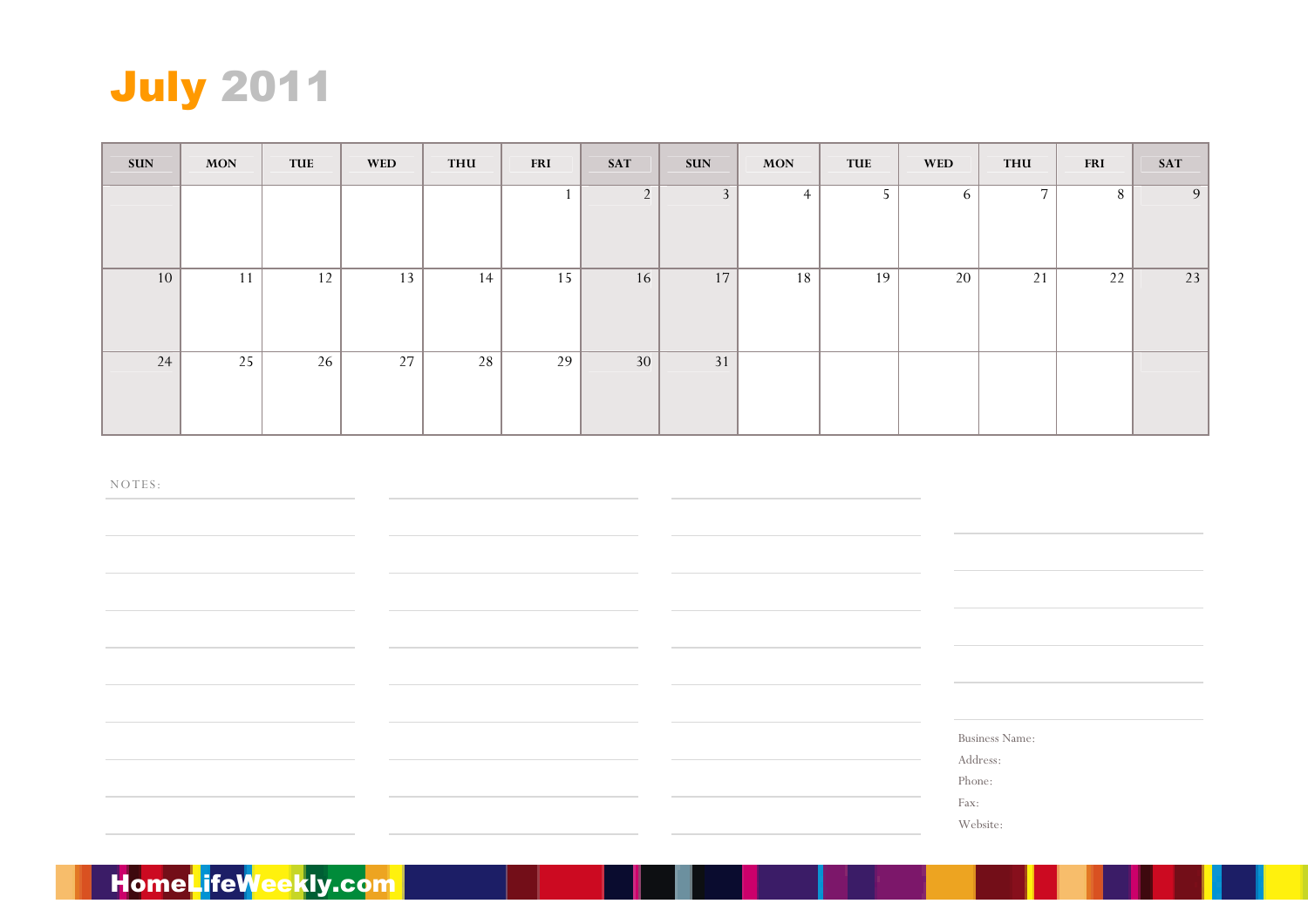# August <sup>2011</sup>

| <b>SUN</b> | <b>MON</b> | TUE            | <b>WED</b> | <b>THU</b>     | <b>FRI</b> | <b>SAT</b> | <b>SUN</b>     | <b>MON</b> | TUE | <b>WED</b> | <b>THU</b> | <b>FRI</b> | <b>SAT</b> |
|------------|------------|----------------|------------|----------------|------------|------------|----------------|------------|-----|------------|------------|------------|------------|
|            |            | $\overline{2}$ | 3          | $\overline{4}$ | 5          | 6          | $\overline{7}$ | 8          | 9   | 10         | 11         | 12         | 13         |
| 14         | 15         | 16             | $17\,$     | 18             | 19         | 20         | 21             | 22         | 23  | 24         | 25         | 26         | 27         |
| 28         | 29         | 30             | 31         |                |            |            |                |            |     |            |            |            |            |

NO TES:

Business Name:

Address:

Phone:

Fax:

Website: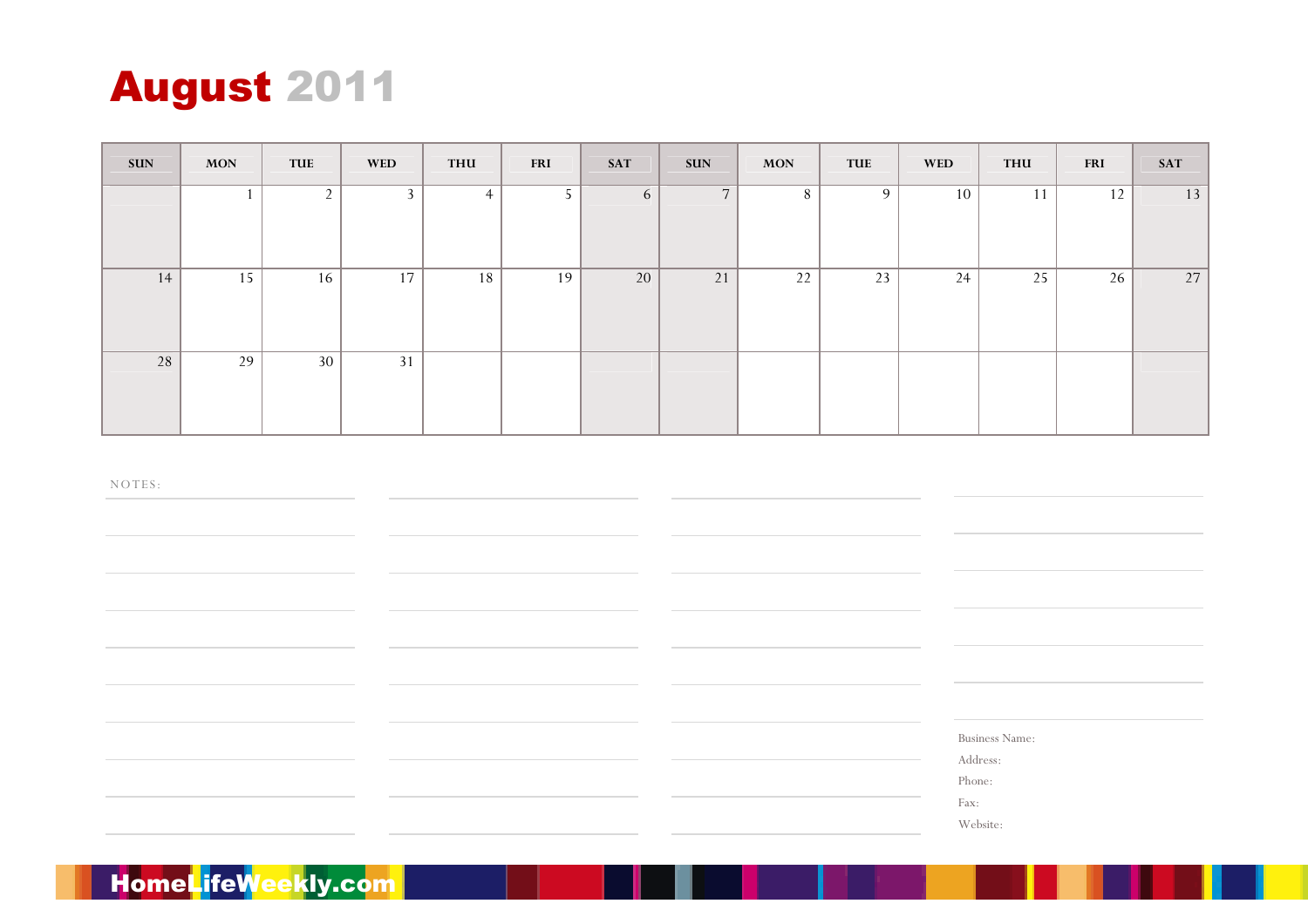# September <sup>2011</sup>

| <b>SUN</b> | <b>MON</b> | TUE | <b>WED</b> | <b>THU</b> | <b>FRI</b> | <b>SAT</b>   | <b>SUN</b>     | <b>MON</b> | TUE | <b>WED</b> | <b>THU</b>     | <b>FRI</b> | <b>SAT</b> |
|------------|------------|-----|------------|------------|------------|--------------|----------------|------------|-----|------------|----------------|------------|------------|
|            |            |     |            |            | 2          | $\mathbf{3}$ | $\overline{4}$ | 5          | 6   | 7          | $8\phantom{.}$ | 9          | 10         |
| 11         | 12         | 13  | 14         | 15         | 16         | 17           | 18             | 19         | 20  | 21         | 22             | 23         | 24         |
| 25         | 26         | 27  | 28         | 29         | 30         |              |                |            |     |            |                |            |            |

NO TES:

Business Name:

Address:

Phone:

Fax:

Website: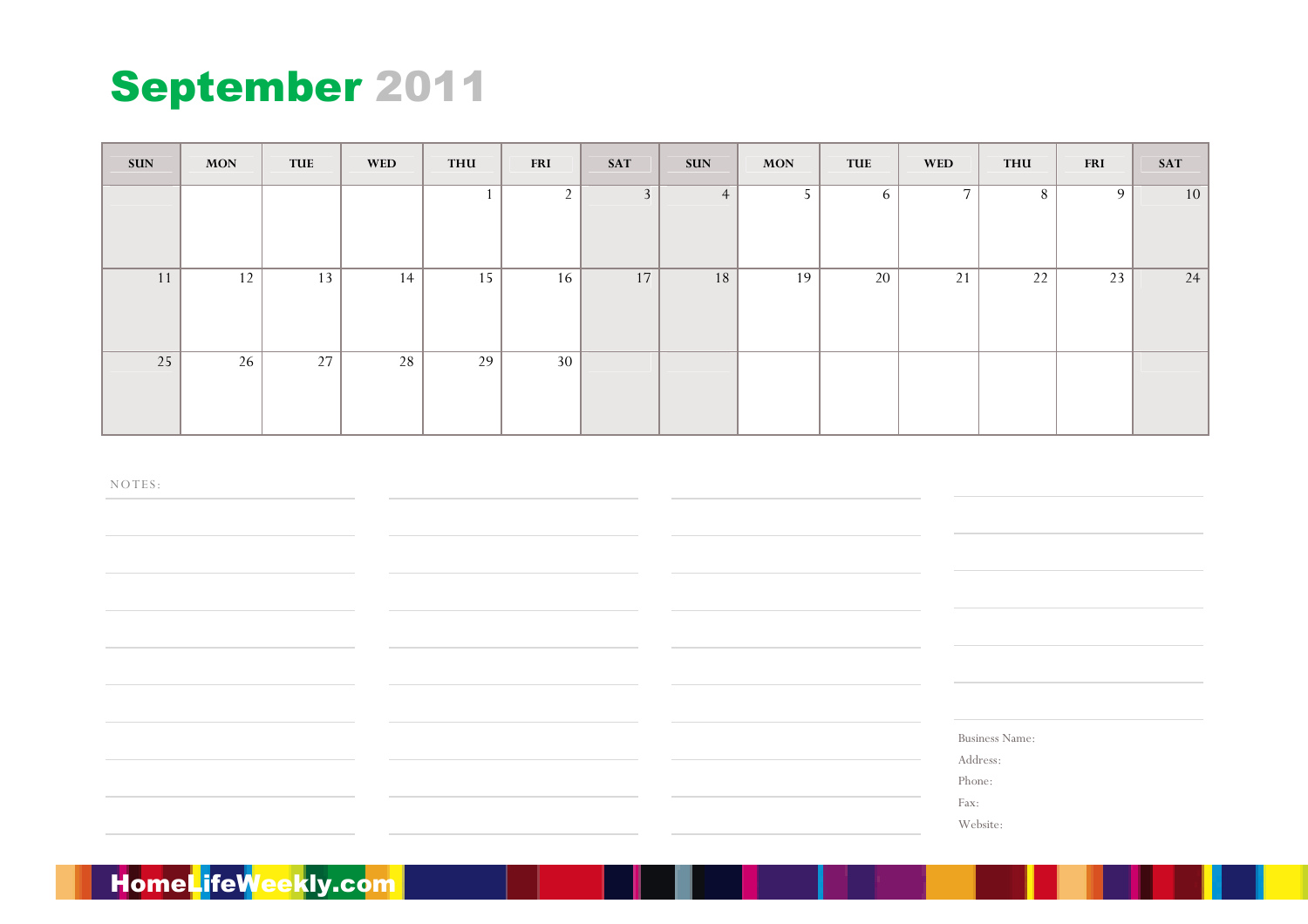# October <sup>2011</sup>

| <b>SUN</b> | <b>MON</b> | TUE | <b>WED</b> | <b>THU</b> | <b>FRI</b> | <b>SAT</b> | <b>SUN</b>     | <b>MON</b> | TUE            | <b>WED</b> | <b>THU</b> | <b>FRI</b>     | <b>SAT</b> |
|------------|------------|-----|------------|------------|------------|------------|----------------|------------|----------------|------------|------------|----------------|------------|
|            |            |     |            |            |            |            | $\overline{2}$ | 3          | $\overline{4}$ | 5          | 6          | $\overline{ }$ | 8          |
| 9          | 10         | 11  | 12         | 13         | 14         | 15         | 16             | 17         | 18             | 19         | 20         | 21             | 22         |
| 23         | 24         | 25  | 26         | 27         | 28         | 29         | 30             | 31         |                |            |            |                |            |

NO TES:

Business Name:

Address:

Phone:

Fax:

Website: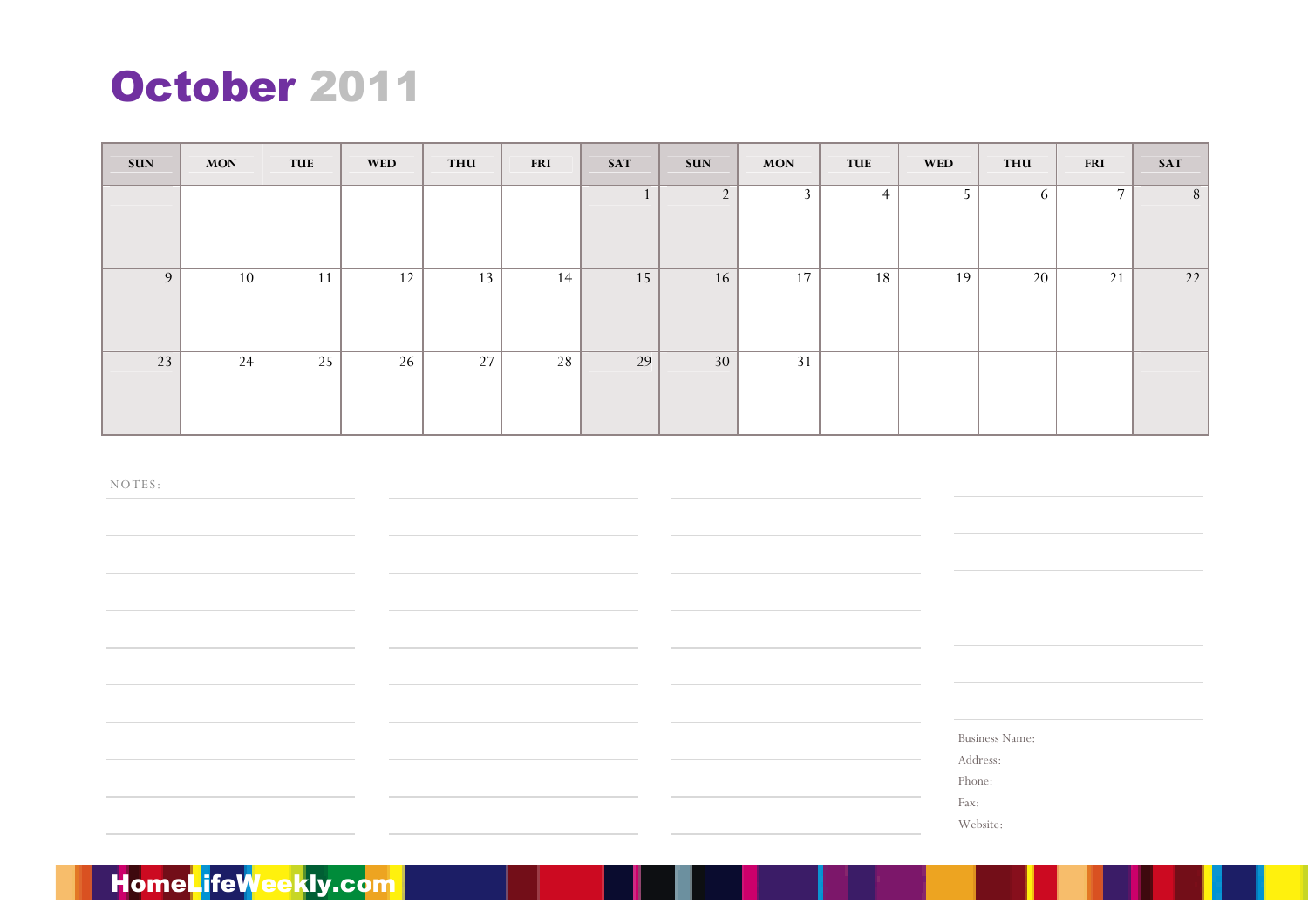# November <sup>2011</sup>

| <b>SUN</b> | <b>MON</b> | TUE | <b>WED</b>     | <b>THU</b> | <b>FRI</b>     | <b>SAT</b>     | <b>SUN</b> | <b>MON</b>     | TUE | <b>WED</b> | <b>THU</b> | <b>FRI</b> | <b>SAT</b> |
|------------|------------|-----|----------------|------------|----------------|----------------|------------|----------------|-----|------------|------------|------------|------------|
|            |            |     | $\overline{2}$ | 3          | $\overline{4}$ | 5 <sup>5</sup> | 6          | $\overline{7}$ | 8   | 9          | 10         | 11         | 12         |
| 13         | 14         | 15  | 16             | 17         | 18             | 19             | 20         | 21             | 22  | 23         | 24         | 25         | 26         |
| 27         | 28         | 29  | 30             |            |                |                |            |                |     |            |            |            |            |

NO TES:

Business Name:

Address:

Phone:

Fax:

Website: